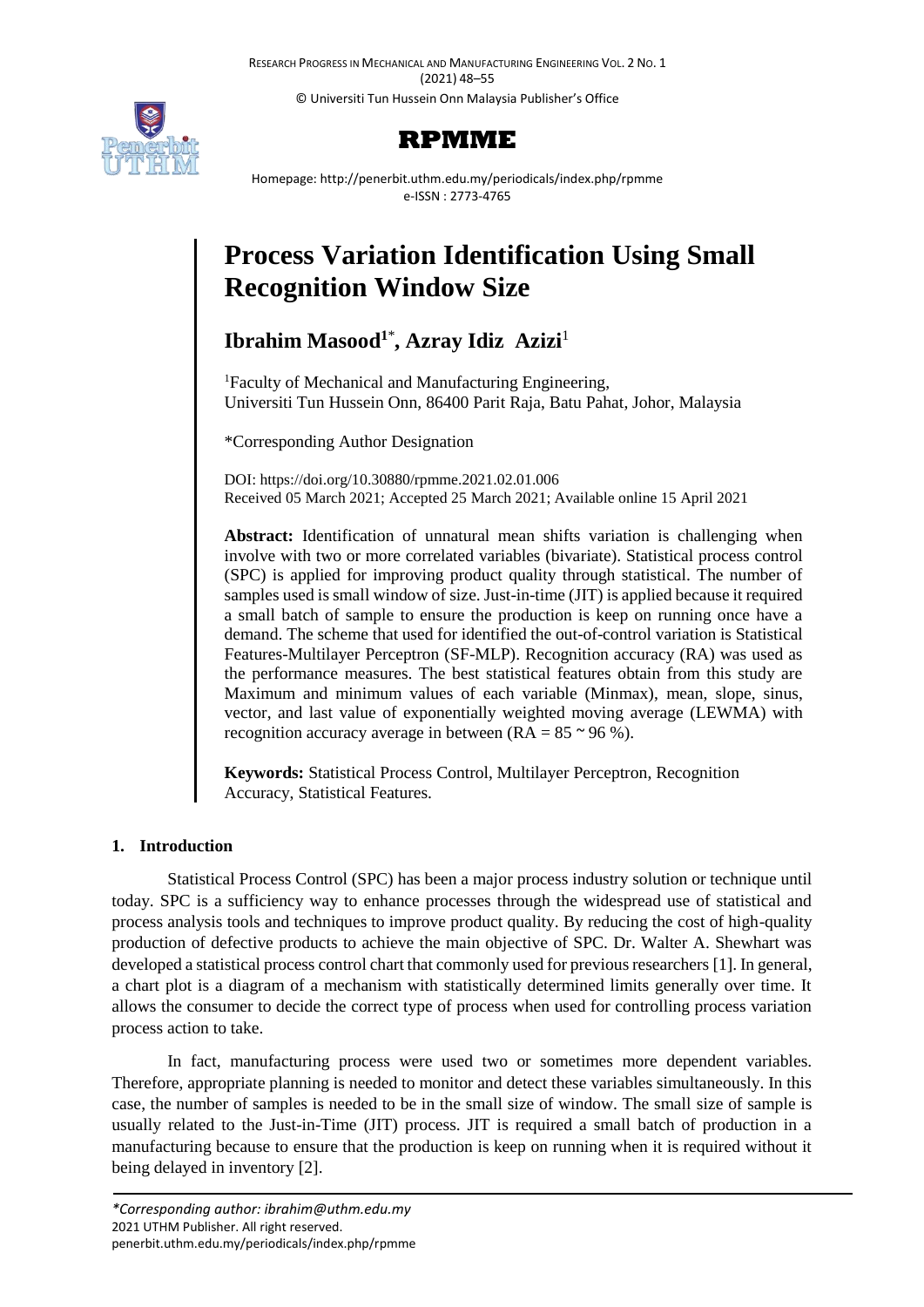## 1.1 Problem statement

The problem is when faced with two associated variables in quality control, it is difficult to consider the unnatural mean shifts variance (bivariate). The traditional multivariate statistical process control (MSPC) charting schemes such as Chi-square  $(T^2)$ , multivariate cumulative sum (MCUSUM) and multivariate exponentially weighted moving average (MEWMA) control charts have been developed and widely implemented [3]. These schemes are useful and effective for monitoring, for example, statistically identifying the status of processes running in-control or out-of-control. Unfortunately, there is no diagnostic feature in this scheme that can identify the cause that is out of control. The existing SPC pattern recognition scheme was mainly developed based on large recognition window size (WS). For example, Guh and Shieu [3] and Chen et. al [4] are 24 WS, Hassan and Nabi Baksh [5], Hassan et. al. [6] is 20 WS, and Gauri and Chakraborty [7] is 32 WS. However, this approach will not be suited for Just-in-Time (JIT) because it required in a small batch production. Theoretically, a smaller window size may produce inconsistent and lower accuracy of point recognition performance.

## 1.2 Purpose of study

The purpose of this research is to design, develop SPC pattern scheme and test runs a scheme for enabling accurate diagnosis of bivariate process mean shifts using small window size. The scheme's characteristics correspond to bivariate processes (correlated data streams) and on-line condition (dynamic data streams). The diagnosis recognition capability shall be improved by applying or performing design of experiment technique during the selection of feature base (FB) input representation.

## **2. Materials and Methods**

In this section, the emphasis is on the development of the SPC ANN pattern recognition scheme for bivariate in order to classify variance sources in small window sizes. It is also discussing about the raw data for input representation and the optimization method of ANN to be used to recognized the shift pattern. Design of experiment (DOE) was design to determined the performance of recognition accuracy.



**Figure 1: Design of Experiment (DOE)**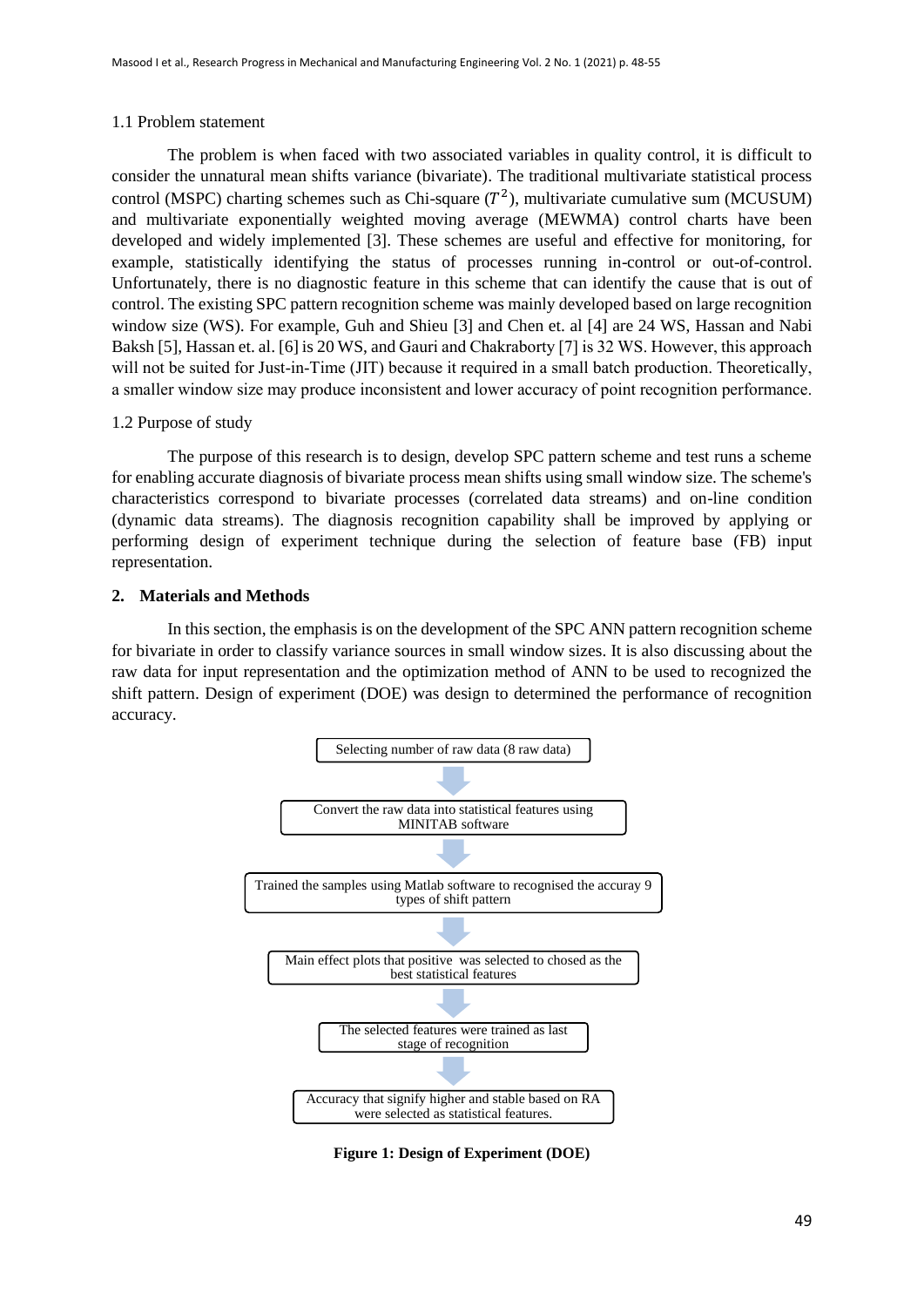#### 2.1 Materials

Number of raw data is 8. Then, raw data is converted into statistical features using minitab software. The number of statistical features were used as input representation for diagnosed the recognition accuracy. The selected suitable input representation for an ANN recognizer is Lewma, minmax, mean, standard deviation, slope, sinus, cosinus, and vector.

#### 2.2 Methods

The input representation can be selected by using the design of experiment (DOE) method. The figures show the design on the pattern recognition to diagnosed the statistical features by using computational software that is Matlab software, measure the shift pattern based on the recognition accuracy (RA) and if there have any error on training data, there have a corrective action on it. Artificial neural network (ANN) that perform to detect the lowest false alarm is Multilayer Perceptron (MLP). Bivariate process variation is limited to nine categories (US10, US01, US11, DS10, DS01, DS11, USDS, DSUS and N00). In a statistically out-of-control process state, predictable bivariate patterns are limited to sudden shifts (upward shift and downward shift) in component variables. [Figure 2](#page-2-0) show the SPC pattern recognition scheme.



<span id="page-2-0"></span>**Figure 2: Statistical Features of MLP Recognition Scheme**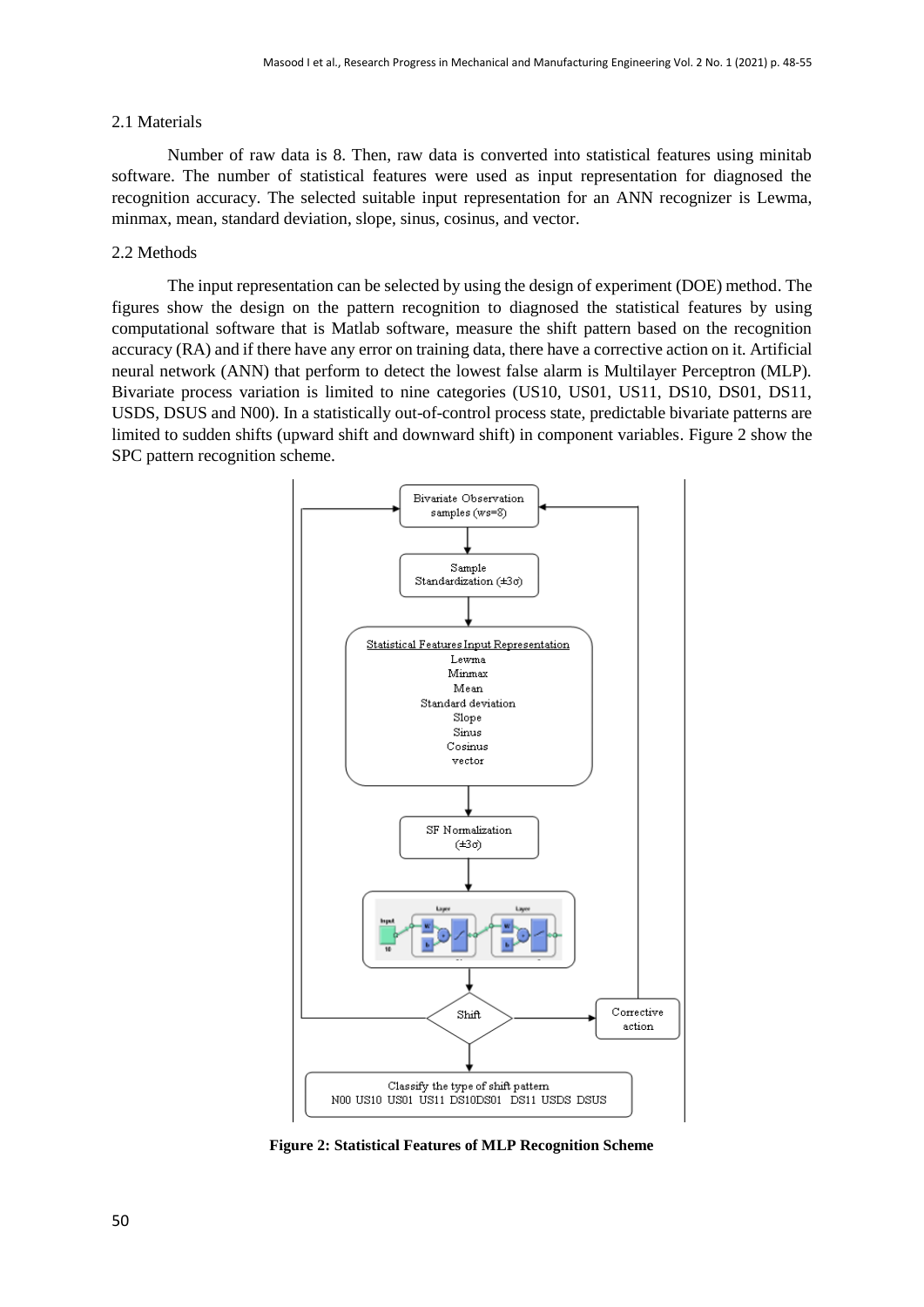

**Figure 3: Multilayer Perceptron (MLP)**

#### **3. Results and Discussion**

The procedure to obtain the result in this study are analyze based on design of experiment (DOE) that has designed. The results are obtain started from selecting number of raw data, converting raw data into statistical features, and lastly diagnose the samples based of accuracy of RA.

#### 3.1 Results

After simulation stage, there have result for 16 of data at first phase. Each of data diagnosed according to the positive number of input representation. Based on table, 13th run and 14th run are the highest accuracy for TOT with 92.5%. The impact of LEWMA on each run is make the accuracy high because LEWMA can reacts more quickly Based on this observation, it can be inferred that the candidate characteristics can contain effective and ineffective pattens. This means that in relation to the efforts to enhance recognition accuracy, any feature may have a positive, negative or null effect. All of the result tabulates on the [Table 1](#page-3-0) shows that the results of statistical features of MLP scheme at first phase.

<span id="page-3-0"></span>

| Run | N00          | <b>US10</b>  | US01         | <b>US11</b> | <b>DS10</b>  | DS01         | DS11     | <b>USDS</b> | <b>DSUS</b>  | TOT  | MSE          | TIME        | <b>EPOCH</b> |
|-----|--------------|--------------|--------------|-------------|--------------|--------------|----------|-------------|--------------|------|--------------|-------------|--------------|
| 1   | 75.7         | 91           | 90.6         | 94.1        | 89.6         | 91.4         | 94.4     | 93.3        | 92.8         | 89.8 | 0.0113       | 0:01:56     | 37           |
| 2   | 87.7         | 93.2         | 92           | 95.7        | 93.6         | $\mathbf{0}$ | $^{0}$   | 96          | 95.8         | 73.2 | 0.0286       | 0:00:33     | 5            |
| 3   | 86.4         | 91           | 91.2         | 95.4        | 90.5         | 90.5         | 95       | 94.4        | 93.9         | 91.7 | 0.00853      | 0:00:32     | 5            |
| 4   | 83.2         | 91.5         | 91.5         | 94          | 89.9         | 91.8         | 93.2     | 92.9        | 92.4         | 90.8 | 0.0101       | 0:01:14     | 5            |
| 5   | 86.9         | 92.4         | 93.4         | 94.6        | 92.7         | 91.5         | 94.4     | 93.4        | 94.8         | 92.4 | 0.00875      | 0:00:42     | 8            |
| 6   | $\mathbf{0}$ | $\mathbf{0}$ | 0            | $\theta$    | 0            | $\mathbf{0}$ | $^{0}$   | $\theta$    | $\theta$     | 0    | $\mathbf{0}$ | $\mathbf 0$ | 0            |
| 7   | 70.6         | 91.3         | 91.6         | 95.6        | 91.8         | 91.1         | 93.6     | 92.3        | 92.4         | 89.4 | 0.0118       | 0:01:45     | 32           |
| 8   | 87.1         | 90.7         | 91.5         | 94.2        | 92           | 93.5         | 94.6     | 94.7        | 94.4         | 92.2 | 0.00846      | 0:00:34     | 5            |
| 9   | 80.6         | 91.3         | 90.6         | 93.8        | $\mathbf{0}$ | 91.1         | 95       | 93.6        | 94.8         | 79.1 | 0.0221       | 0:14:12     | 320          |
| 10  | 86.3         | 91.5         | 92.4         | 95.3        | 92.6         | 91.3         | 93.9     | 95          | 94.8         | 92.2 | 0.00822      | 0:00:33     | 5            |
| 11  | 92.7         | 95.3         | $\mathbf{0}$ | $\theta$    | 94.5         | $\theta$     | $\theta$ | $\theta$    | $\mathbf{0}$ | 36.5 | 0.0655       | 0:00:41     | 8            |
| 12  | $\Omega$     | $\Omega$     | $\mathbf{0}$ | 99.8        | 96           | 96           | 0        | 97.1        | 96.9         | 50.6 | 0.0515       | 0:00:32     | 5            |
| 13  | 86.6         | 91.3         | 91.9         | 94.6        | 92.4         | 94.1         | 94.7     | 94.9        | 95.1         | 92.5 | 0.00813      | 0:00:33     | 5            |
| 14  | 86.4         | 92.2         | 92.4         | 96.1        | 91           | 91.9         | 95.6     | 95.9        | 94.7         | 92.5 | 0.00858      | 0:01:29     | 25           |
| 15  | 85.6         | 91.7         | 91.5         | 94.3        | 90.4         | 92.3         | 94.4     | 94.2        | 94.4         | 91.7 | 0.00864      | 0:00:32     | 5            |
| 16  | 88.2         | 93.1         | 92.1         | 95.5        | 91.8         | $\mathbf{0}$ | 95.7     | 95.6        | 96           | 81.6 | 0.0197       | 0:00:33     | 5            |

**Table 1: Result of Statistical Features of MLP Scheme at First Phase**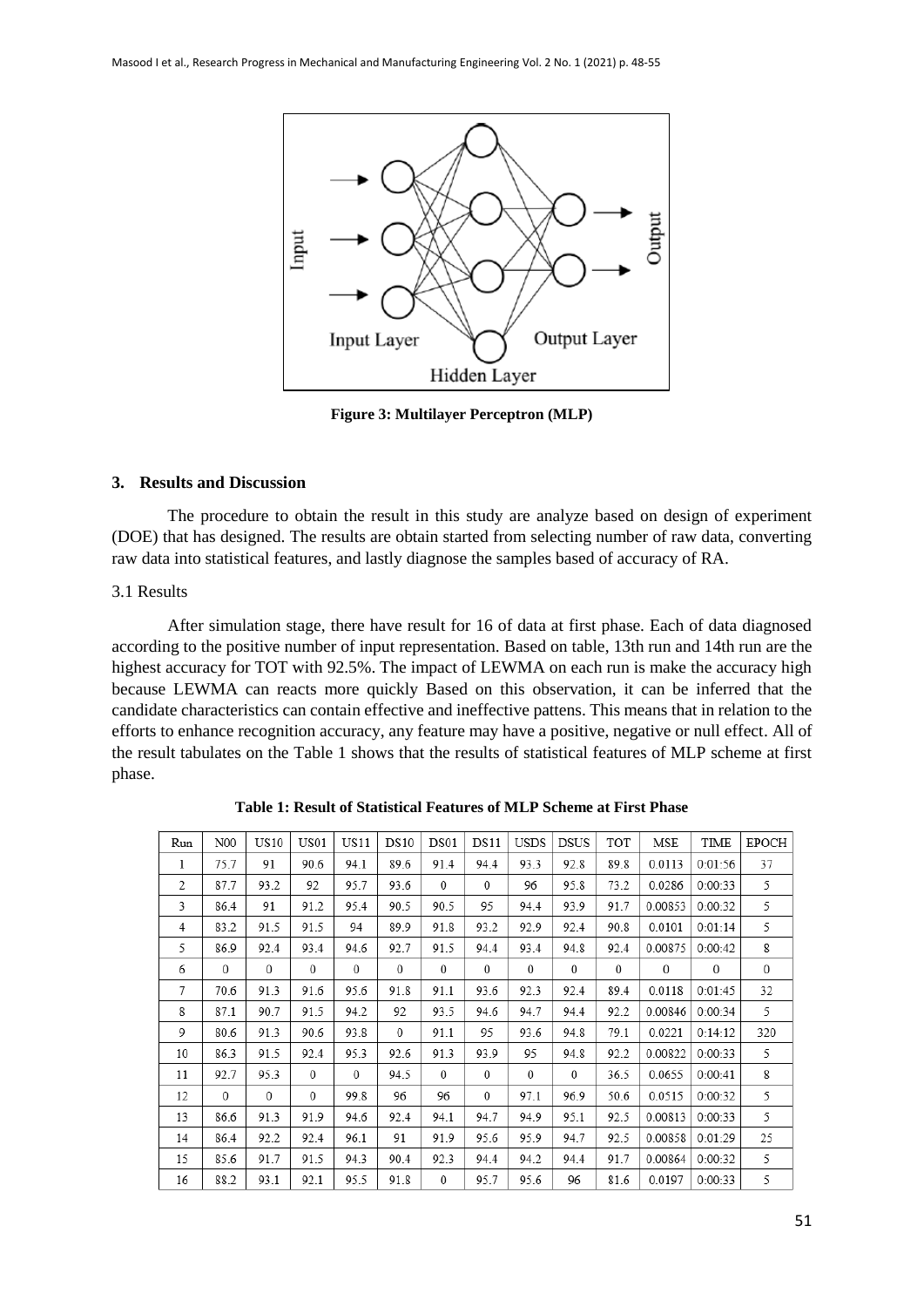However, some of the statistical features are not perform well on diagnosed the data. The statistical features are selected again to get the best accuracy among the all the statistical features. Based on the main effect plots in [Figure 4](#page-4-0) the features are selected if it performs positive effect. The features are minimum and maximum, last value of exponentially weighted moving average, mean, slope, sinus, and vector. However, the statistical features were categorised by set. Then, the set of statistical features are diagnosed at second phase.



**Figure 4: Main Effects Plot**

<span id="page-4-0"></span>After selecting five statistical features based on the main effect plots, the input representation was utilized on the last stage to recognize the pattern and results. Based on [Table 2](#page-4-1) set 2 was chosen as the best result of bivariate statistical pattern recognition scheme. This is because, the data result is more stable compared to the other set. The range of percentage between bivariate percentage are not far. The performance of recognition accuracy is in between ( $RA = 85.4 \sim 95.6$ %). Fluctuated of the graph in [Table 3](#page-5-0) for all data set can be seen similar but when compared clearly through the graph it can be seen that other than set 2 are not stable. Even though there has certain higher accuracy on a few SF, but for overall it fluctuates highly.

<span id="page-4-1"></span>

|       | N <sub>00</sub> | US <sub>10</sub> | US <sub>01</sub> | US11 | DS10 | DS01 | DS11      | <b>USDS</b> | <b>DSUS</b> | <b>TOT</b> |
|-------|-----------------|------------------|------------------|------|------|------|-----------|-------------|-------------|------------|
| Set 1 | 86              | 90.7             | 92.4             | 94   | 92.4 |      | 91.6 92.8 | 95.3        | 94.3        | 91.9       |
| Set 2 | 85.4            | 90.4             | 92.9             | 95.6 | 91.4 | 92   | 94.4      | 95.6        | 94.4        | 92         |
| Set 3 | 85.6            | 91.4             | 91.7             | 95.7 | 92.4 | 91.6 | 93.4      | 94.9        | 94.6        | 92         |
| Set 4 | 86.9            | 91.9             | 92.1             | 94.6 | 92.2 | 94.5 | 94.5      | 95.1        | 93.9        | 92.3       |
| Set 5 | 86.4            | 92.2             | 92.4             | 96.1 | 91   | 91.6 | 95.6      | 95.9        | 94.7        | 92.5       |

**Table 2: Result of Statistical Features of MLP Scheme at Second Phase**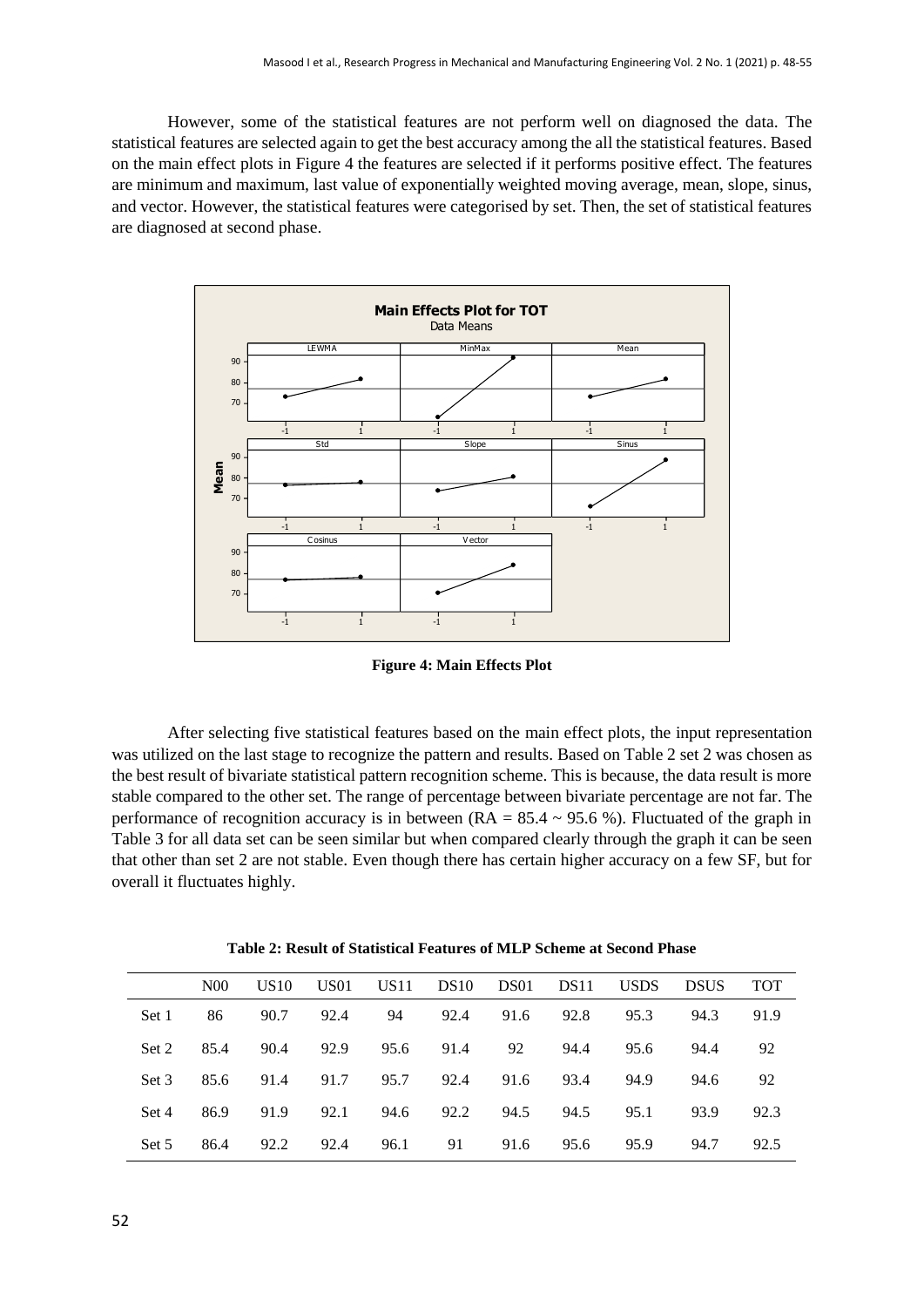<span id="page-5-0"></span>

### **Table 3: Interpreting Results to Graph**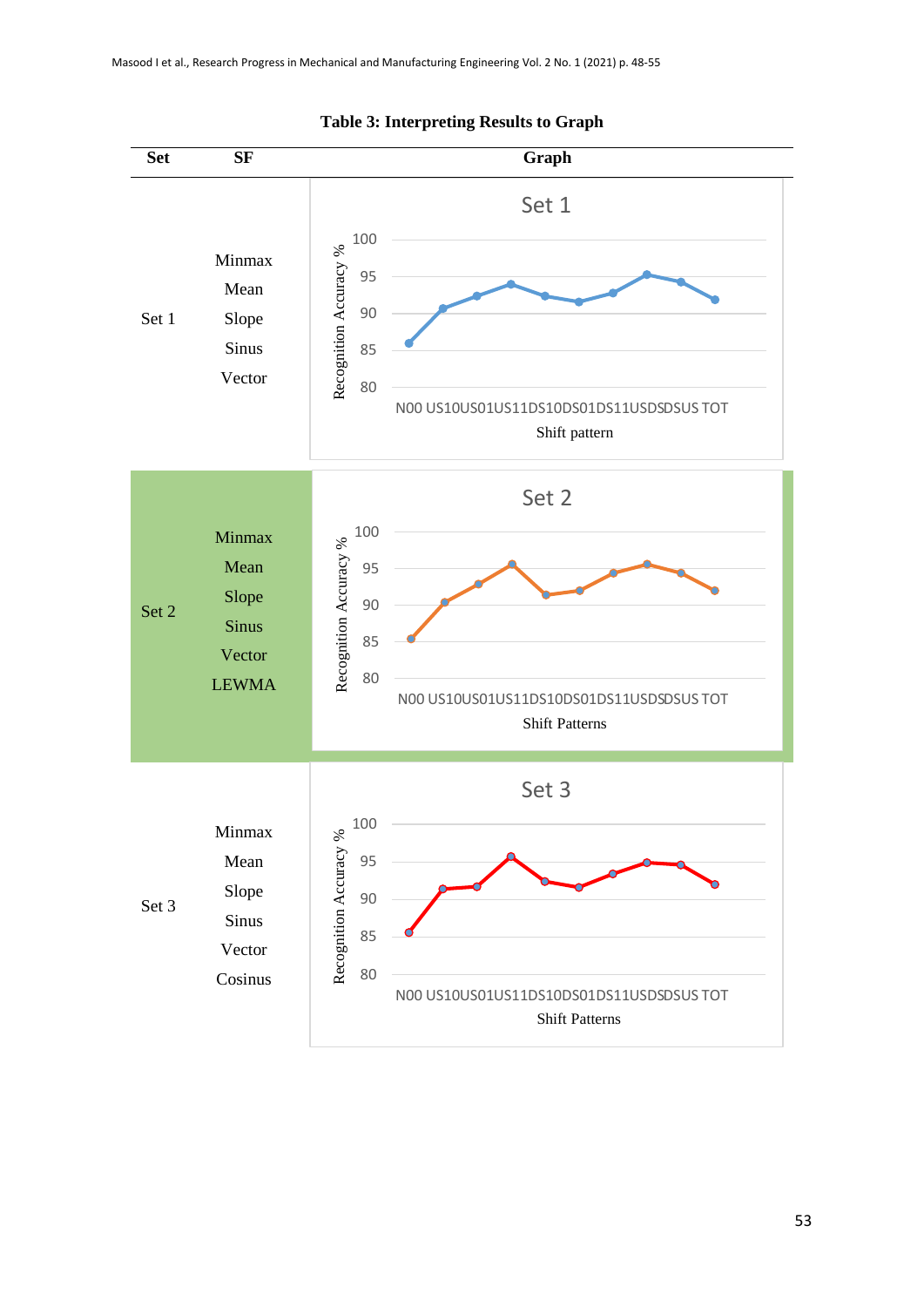

## **4. Conclusion**

In conclusion, this study is mainly focus to design SPC pattern recognition scheme for identifying shift variation in bivariate process using small recognition window size and improve the recognition performance using statistical features input representation. However, developing the SPC pattern recognition scheme is achieved using multilayer perceptron (MLP). The SF that resulted in high and stable performance condition on 9 types of shift patterns are last value of exponentially weighted moving average (LEWMA), maximum and minimum values of each variable (Minmax), mean, slope, sinus, and cosinus with recognition accuracy average in between  $(RA = 85 \sim 96 \%)$ .

#### **Acknowledgement**

This research was made possible this study as a requirement for graduate by the Ministry of Higher Education, Malaysia. The authors would also like to thank the Faculty of Mechanical and Manufacturing Engineering, Universiti Tun Hussein Onn Malaysia for its support.